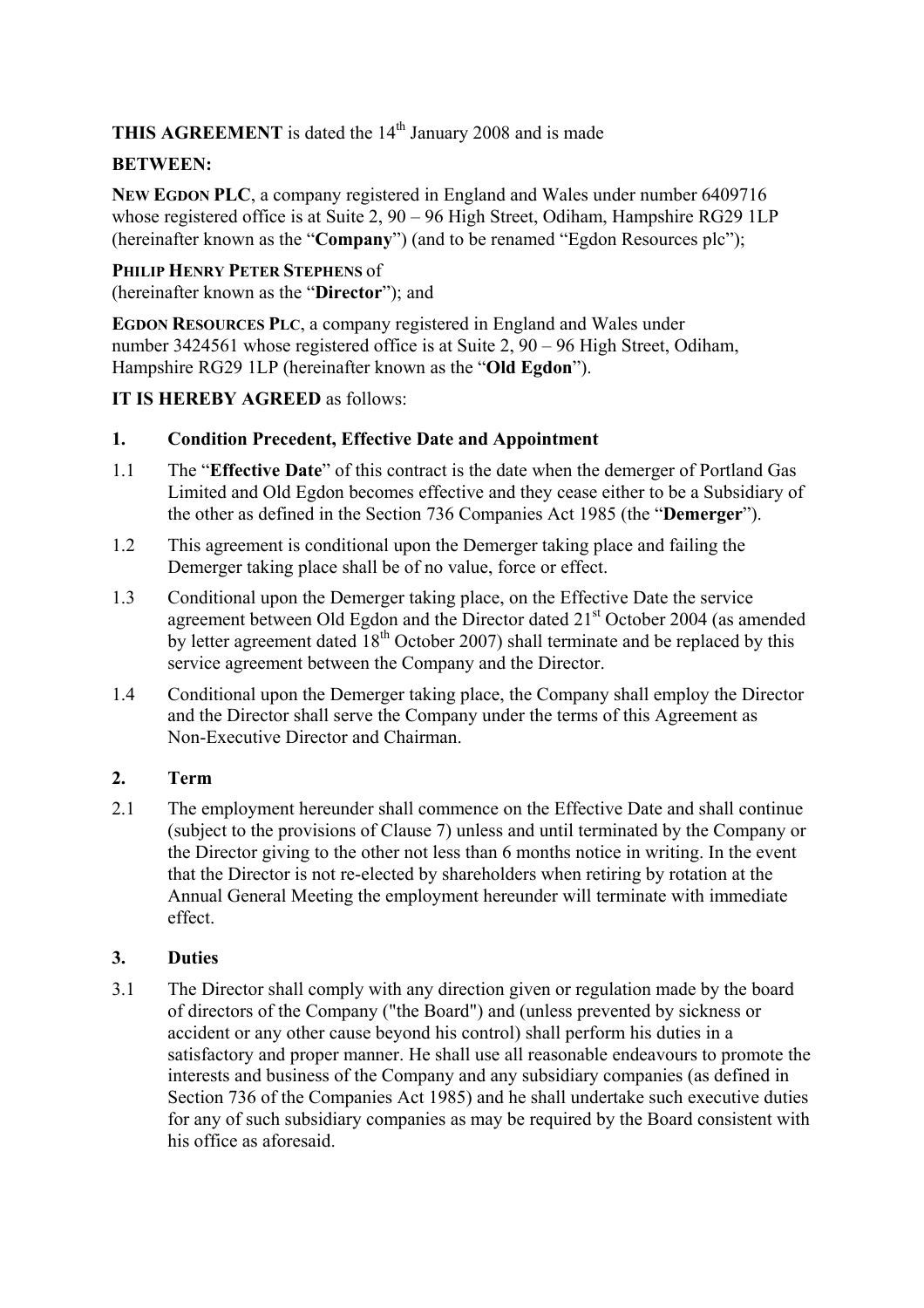- 3.2 The Director shall devote such time and attention to his duties as he may deem necessary or as may be reasonably required by the Board having regard to the nature of his appointment, there being no fixed hours of work.
- 3.3 The duties of the Director's appointment hereunder shall relate primarily to the United Kingdom, but shall extend to occasional travel abroad when so required by the Company.

## **4. Remuneration**

- 4.1 The Director shall be entitled by way of remuneration for his services to an annual salary of £37,500 (inclusive of all director's fees or emoluments receivable from the Company or any subsidiary company), such salary to be reviewed at least annually. The salary shall be paid monthly or in such other manner as may be agreed by the parties from time to time.
- 4.2 Time worked by the Director carrying out his duties in excess of 17 days in any twelve month period shall be remunerated at the rate of £1,000 per day or pro rata and paid by the Company in arrears. Before working for more than 17 days in any twelve month period the Director shall first obtain the approval of an executive director of the Company. Unworked or excess days shall neither be carried forward nor carried back.

## **5. Expenses**

5.1 The Director shall be entitled to be repaid all hotel, travel and entertainment expenses reasonably and properly incurred in the performance of his duties and the exercise of his powers hereunder and on production of evidence satisfactory to the Board of such expenditure.

## **6. Benefits**

- 6.1 The Director will not be entitled during his employment hereunder to participate in the pension and life assurance arrangements made by the Company.
- 6.2 The Director shall be entitled during his employment hereunder to participate in any share option and/or bonus schemes made by the Company (if any) for senior executives or such other arrangements as may be made by the Company from time to time with the approval of the Director. At the date of this Agreement, the Company is putting in place an interim bonus scheme and the Director will be entitled to participate in that scheme.
- 6.3 The Director will not be entitled to membership of the medical insurance scheme arranged by the Company.
- 6.4 The Company will take out and the Director shall be entitled to benefit from Directors' Liability Insurance.

## **7. Termination**

- 7.1 The Company may, without prejudice to any other rights it may have, by notice in writing to the Director terminate his employment hereunder forthwith if he shall:-
	- 7.1.1 become bankrupt or make any arrangement or composition with his creditors; or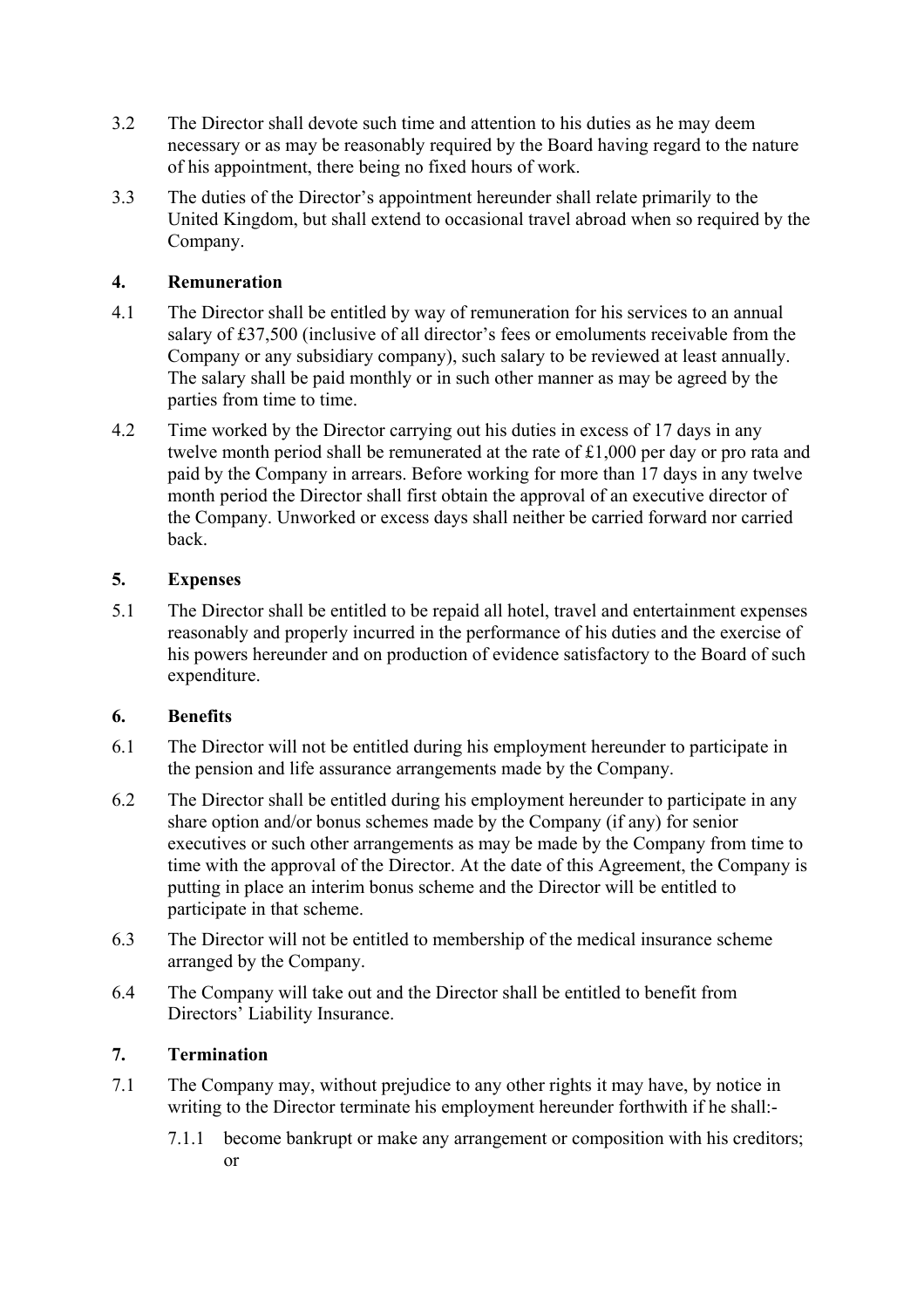- 7.1.2 become or be unable properly to perform his duties hereunder by reason of incapacity, ill-health, accident or otherwise for a period or periods aggregating at least 180 days in any period of 12 consecutive calendar months; or
- 7.1.3 fail or neglect efficiently and diligently to discharge his duties hereunder or be guilty of any material breach or non-observance of any of the provisions of this agreement on his part to be performed or observed; or
- 7.1.4 be guilty of serious misconduct or any other conduct calculated or likely to affect prejudicially the interests of the Company and/or its subsidiaries; or
- 7.1.5 be convicted of a criminal offence other than a traffic offence; or
- 7.1.6 be disqualified from being a director by reason of any order made under the Companies Act 1985;

PROVIDED that no notice under Clause 7.1.2 above shall be given by the Company to the Director after the expiration of three calendar months from the end of any such period or periods aggregating at least 180 days.

## **8. Confidential Information and Company Documents**

8.1 For the purposes of clauses 8 and 9 of this Agreement the following words have the following meanings:

"**Confidential Information**" means technical and other data, information and interpretations relating to any area in which the Company or the Group is currently interested or has been interested, details of co-venturers and their businesses, details of contractors and their terms of business, details of customers and their requirements, the prices charged to and terms of business with customers, marketing plans and sales forecasts, financial information, results and forecasts (save to the extent that these are included in published audited accounts), any proposals relating to the acquisition or disposal of a company or business or any part thereof or to any proposed expansion or contraction of activities, details of employees and officers and of the remuneration and other benefits paid to them, information relating to research activities, inventions, secret processes, designs, software, formulae and product lines, any information which the Director is told is confidential and any information which has been given to the Company or any Group Company in confidence by customers, suppliers or other persons whether or not under the terms of a confidentiality agreement or undertaking;

"**Employment**" means the Director's employment on the terms set out in this Agreement;

"**the Group**" means the Company and the Group Companies;

"**Group Company**" means any holding company for the time being of the Company or any subsidiary for the time being of the Company or of any such holding company (for which purpose the expressions "holding company" and "subsidiary" shall have the meanings ascribed thereto by section 736 Companies Act 1985 (as amended));

"**Termination Date**" means the date of termination of the Employment.

8.2 The Director recognises that, whilst performing his duties for the Company he will have access to and come into contact with Confidential Information belonging to or in the custody of the Company and/or any Group Company and will obtain personal knowledge of and influence over its or their customers and/or employees. The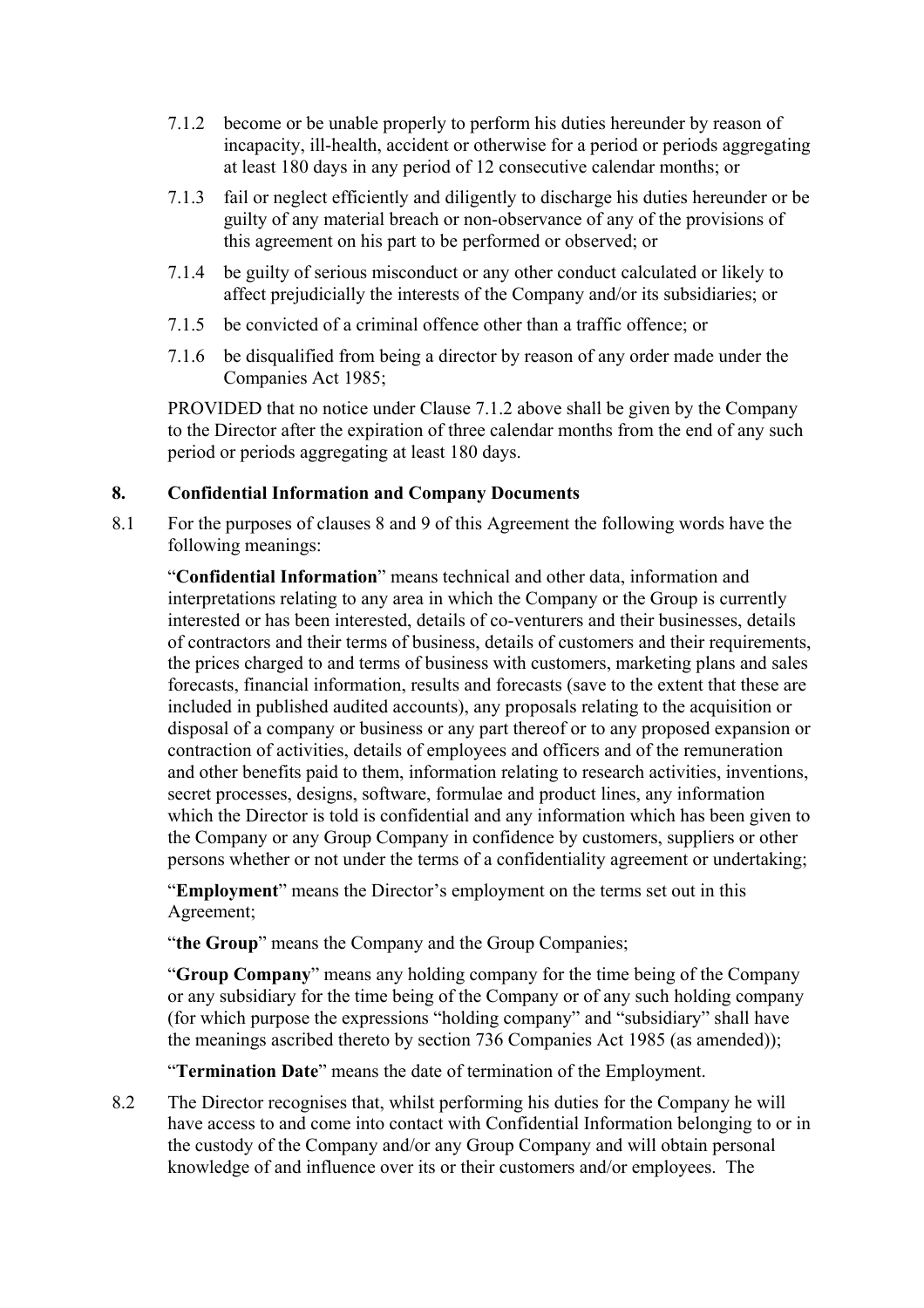Director therefore agrees that the restrictions set out in this clause 8 are reasonable and necessary to protect the legitimate business interests of the Company and the Group both during and after the Termination Date.

- 8.3 The Director shall neither during the Employment (except in the proper performance of his duties) nor at any time (without limit) after the Termination Date directly or indirectly:
	- 8.3.1 divulge or communicate to any person, company, business entity or other organisation;
	- 8.3.2 use for his own purposes or for any purposes other than those of the Company or any Group Company; or
	- 8.3.3 through any failure to exercise due care and diligence, cause any unauthorised disclosure of,

any trade secrets or Confidential Information which amounts to or is in the nature of a trade secret of or relating to the Company or any Group Company or of any third party for which the Company or any Group Company is responsible or has an obligation not to disclose (which shall include for the avoidance of doubt any information which is subject to the confidentiality provisions of any joint operating agreement to which the Company is a party or any other information which the Company is obliged to keep confidential pursuant to any confidentiality agreement with a third party). These restrictions shall cease to apply to any information which shall become available to the public generally otherwise than through the default of the Director.

- 8.4 The Director shall neither during the Employment (except in the proper performance of his duties) nor at any time during a period of 12 months after the Termination Date directly or indirectly:
	- 8.4.1 divulge or communicate to any person, company, business entity or other organisation;
	- 8.4.2 use for his own purposes or for any purposes other than those of the Company or any Group Company; or
	- 8.4.3 through any failure to exercise due care and diligence, cause any unauthorised disclosure of.

any Confidential Information of or relating to the Company or any Group Company or of any third party for which the Company or any Group Company is responsible or has an obligation not to disclose and which does not fall within clause 8.3. These restrictions shall cease to apply to any information which shall become available to the public generally otherwise than through the default of the Director.

- 8.5 All notes, memoranda, records, lists of customers and suppliers and employees, correspondence, documents, computer and other discs and tapes, data listings, codes, designs and drawings and other documents and material whatsoever (whether made or created by the Director or otherwise) relating to the business of the Company or any Group Company (and any copies of the same):
	- 8.5.1 shall be and remain the property of the Company or the relevant Group Company; and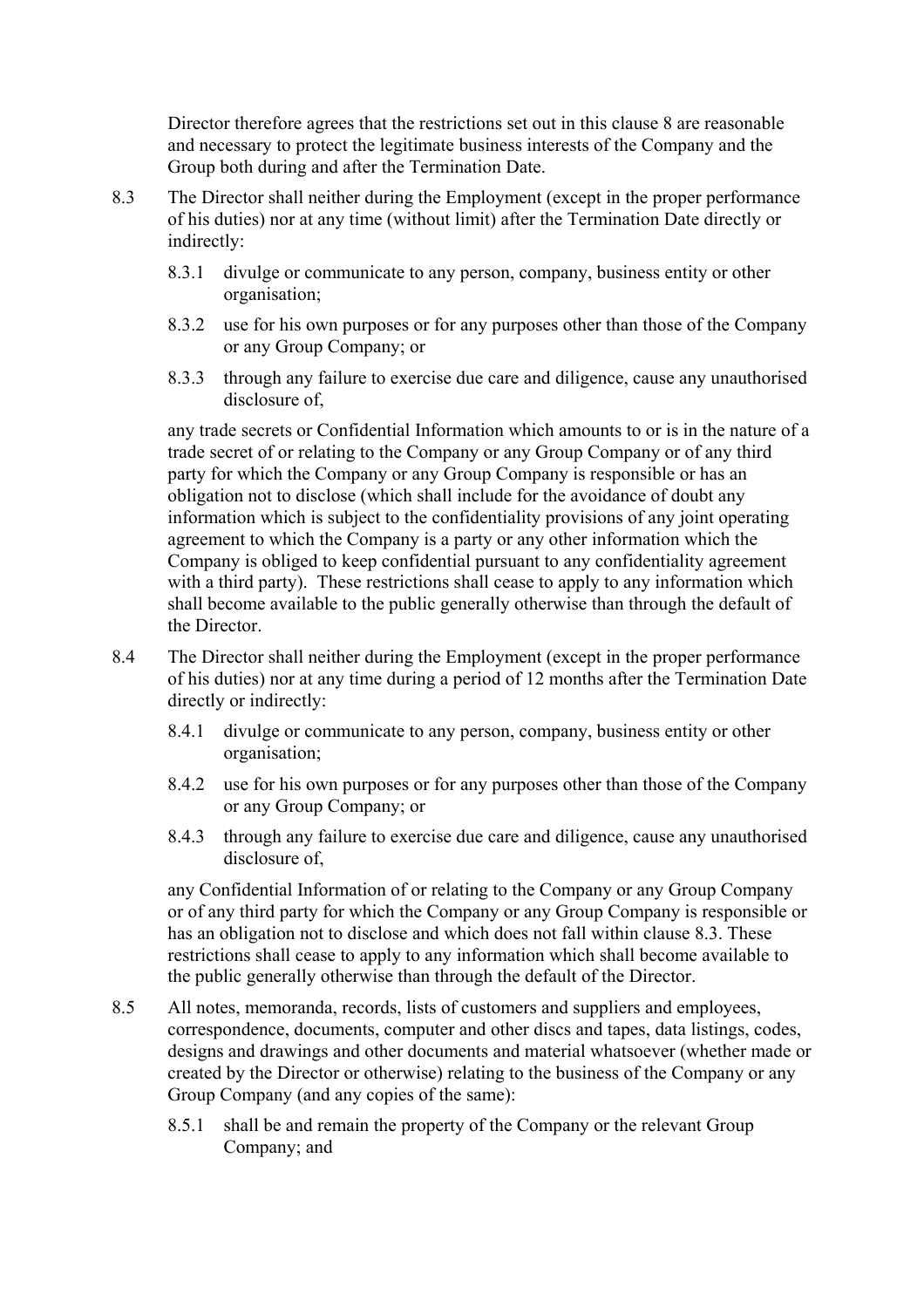- 8.5.2 shall be handed over by the Director to the Company or to the relevant Group Company on demand and in any event on the Termination Date.
- 8.6 If so requested by the Company delete all Confidential Information from any computer disks, tapes or other re-useable material in his possession or under his control and destroy all other documents and tangible items in his possession or under his control which contain or refer to any Confidential Information. However this requirement shall not apply to Confidential Information which is part of a regular computer backup, in which case the Director will take appropriate measures to preserve confidentiality.
- 8.7 Notwithstanding the other provisions of this clause, the Director shall be permitted to retain permanently and use as precedents copies of such documents developed during the course of his work as it is usual for professionals to retain as precedents for other work provided that all proprietary information in those documents shall remain confidential.

### **9. Restrictive Covenants and Avoidance of Conflict**

9.1 For the purposes of this clause 9 the following words have the following meanings:

"**Co-venturer**" means any person, firm, company or other organisation whatsoever who was a co-venturer with the Company or any Group Company for the purpose of obtaining and operating licences to search for hydrocarbons or a co-venturer for any other purpose during the 12 months immediately preceding the Termination Date and with whom or which during such period:

- (a) the Director had personal dealings in the course of his employment; or
- (b) any employee who was under the direct supervision of the Director had personal dealings in the course of his employment;

"**Prospective Co-venturer**" means any person, firm, company or other organisation whatsoever with whom the company or any Group Company shall have had negotiations or material discussions regarding a possible co-venture for the purpose of obtaining and operating licences to search for hydrocarbons or a possible co-venture for any other purpose during the 12 months immediately preceding the Termination Date and with whom or which, during such period:

- (a) the Director shall have had personal dealings in the course of his employment during the 12 months immediately preceding such date; or
- (b) any employee who was under the direct supervision of or reported to the Director shall have had personal dealings in the course of his employment during the 12 months immediately preceding such date; or
- (c) the Director was directly responsible in a client management capacity on behalf of the Company during the 12 months immediately preceding such date;

"**Customer**" means any person, firm, company or other organisation whatsoever who was a customer of or in the habit of dealing with the Company or any Group Company during the 12 months immediately preceding the Termination Date and with whom or which, during such period:

(a) the Director had personal dealings in the course of his employment; or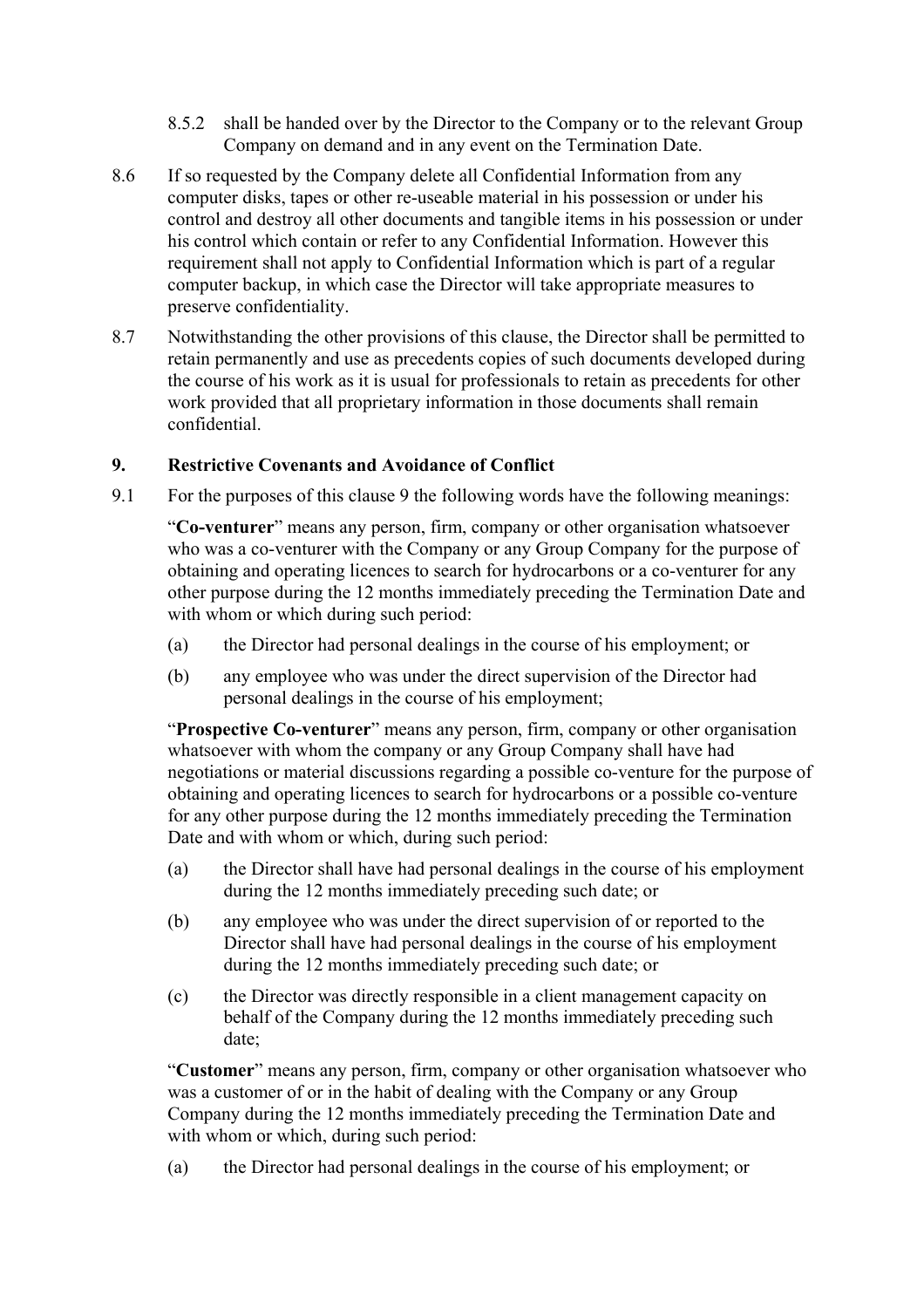(b) any employee who was under the direct supervision of or reported to the Director had personal dealings in the course of his employment;

"**Prospective Customer**" means any person, firm, company or other organisation whatsoever with whom or which the Company or any Group Company shall have had negotiations or material discussions regarding the possible distribution, sale or supply of Restricted Goods or Restricted Services during the 12 months immediately preceding the Termination Date and with whom or which, during such period:

- (a) the Director shall have had personal dealings in the course of his employment during the 12 months immediately preceding such date; or
- (b) any employee who was under the direct supervision of or reported to the Director shall have had personal dealings in the course of his employment during the 12 months immediately preceding such date; or
- (c) the Director was directly responsible in a client management capacity on behalf of the Company during the 12 months immediately preceding such date.

"**Restricted Area**" means any area within the United Kingdom and France in which, as at the Termination Date, the Company or the Group is engaged in the Restricted Business and any other area in which, as at the Termination Date, the Company or the Group is engaged in the Restricted Business;

**"Restricted Business**" means the business of the Company and the Group at the commencement of the Restricted Period with which the Director was involved to any material extent at any time during the period of 12 months ending on the date of commencement of the Restricted Period;

"**Restricted Employee**" means any person who at the Termination Date was at the level of director or senior employee or any other employee who had access to Confidential Information with whom the Director had material contact or dealings during the 12 months preceding the Termination Date;

"**Restricted Goods**" means any product sold by the Company with which the duties of the Director were involved or for which he was responsible during the 12 months immediately preceding the Termination Date, but shall exclude hydrocarbons as commodities;

"**Restricted Period**" means the period of 12 months immediately following the Termination Date;

"**Restricted Services**" means any services provided by the Company with which the duties of the Director were concerned or for which he was responsible during the 12 months immediately preceding the Termination Date; and

"**Restricted Supplier**" means any person, company, business entity or other organisation whatsoever who has supplied goods or suppliers to the Company or any Group Company (other than utilities and goods or services supplied for administrative purposes) during any part of the 12 months immediately preceding the Termination Date or who has agreed prior to the Termination Date to supply goods or services to the Company to commence at any time in the 12 months following the Termination Date.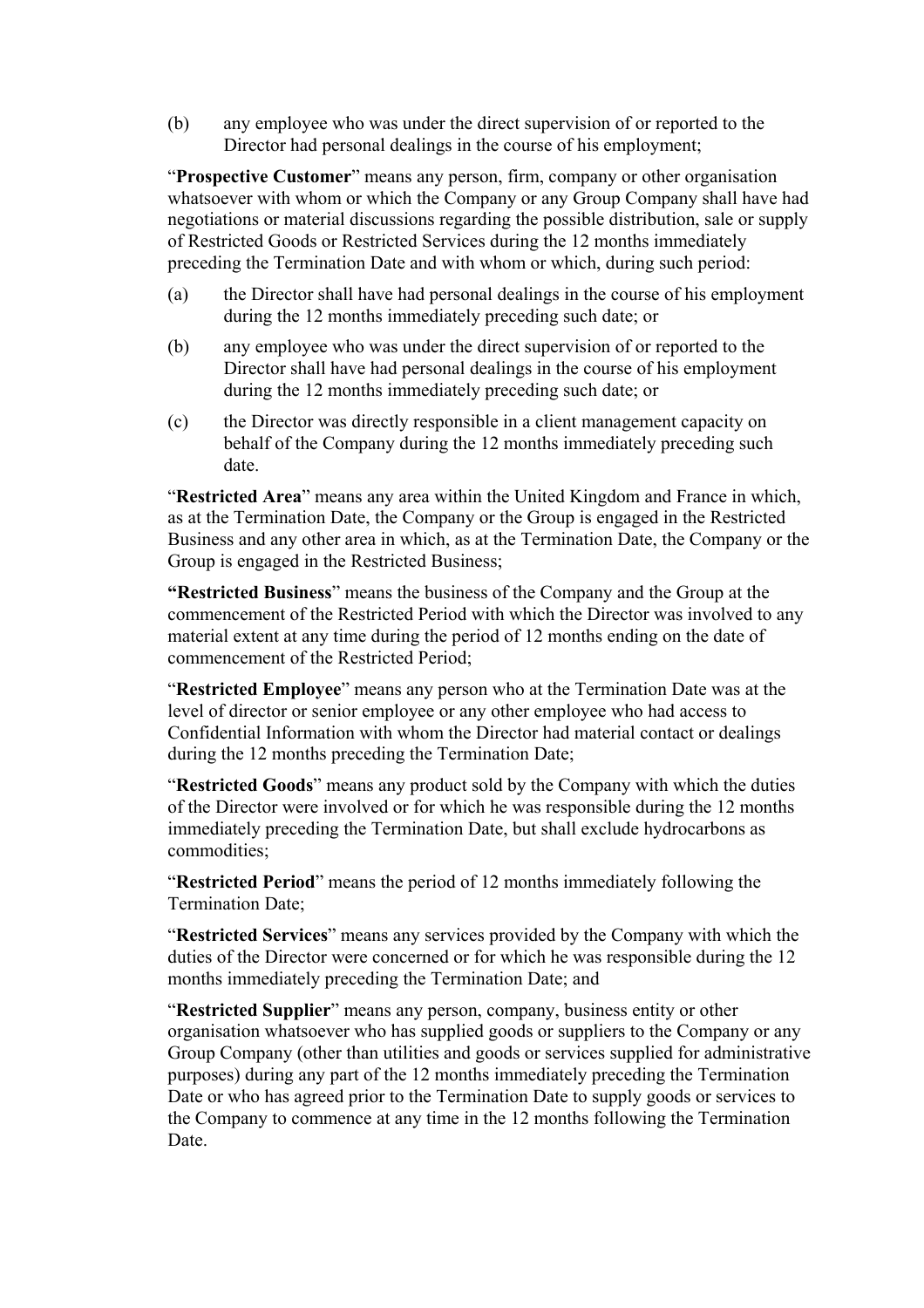- 9.2 The Director recognises that, whilst performing his duties for the Company he will have access to and come into contact with Confidential Information belonging to or in the custody of the Company and/or any Group Company and will obtain personal knowledge of and influence over its or their customers and/or employees. The Director therefore agrees that the restrictions set out in this clause 9 are reasonable and necessary to protect the legitimate business interests of the Company and the Group both during and after the Termination Date. The Director hereby undertakes with the Company that he will not either during the Employment nor during the Restricted Period without the prior written consent of the Company whether by himself, through his employees or agents or otherwise howsoever and whether on his own behalf or on behalf of any other person, firm, company or other organisation, directly or indirectly:
	- 9.2.1 within the Restricted Area, be employed or engaged or otherwise interested in any business concern which is in competition with the Restricted Business;
	- 9.2.2 in competition with the Company, solicit business from or endeavour to entice away or canvass any Customer or Prospective Customer if such solicitation or canvassing is in respect of Restricted Goods or Restricted Services;
	- 9.2.3 in competition with the Company, accept orders or facilitate the acceptance of any orders or have any business dealings for Restricted Goods or Restricted Services from any Customer or Prospective Customer;
	- 9.2.4 solicit or induce or endeavour to solicit or induce any Restricted Employee to cease working for or providing services to the Company, whether or not any such person would commit a breach of contract;
	- 9.2.5 employ or otherwise engage in the business of or be personally involved to a material extent in employing or otherwise engaging in the business with any Restricted Employee;
	- 9.2.6 interfere with the supply of or endeavour to interfere with the provision of goods or services to the Company or to induce the cessation of the provision of goods or services from any Restricted Supplier;
	- 9.2.7 in competition with the Company solicit or induce or endeavour to solicit or induce any Co-venturer or Prospective Co-venturer to enter into a co-venture for the purpose of obtaining and/or operating licenses to search for hydrocarbons or for any other purpose whatsoever.
- 9.3 Clause 9.2 shall also apply as though there were substituted for references to "the Company" references to any Group Company in relation to which the Director has in the course of his duties for the Company or by reason of rendering services to or holding office in such Group Company:
	- 9.3.1 acquired knowledge of its Confidential Information; or
	- 9.3.2 had personal dealings with its Customers or Prospective Customers; or
	- 9.3.3 supervised directly or indirectly employees having personal dealings with its Customers or Prospective Customers,
	- 9.3.4 but so that references in clause 9.2 to "the Company" shall for this purpose be deemed to be replaced by references to the relevant Group Company. The obligations undertaken by the Director pursuant to this clause 9 shall, with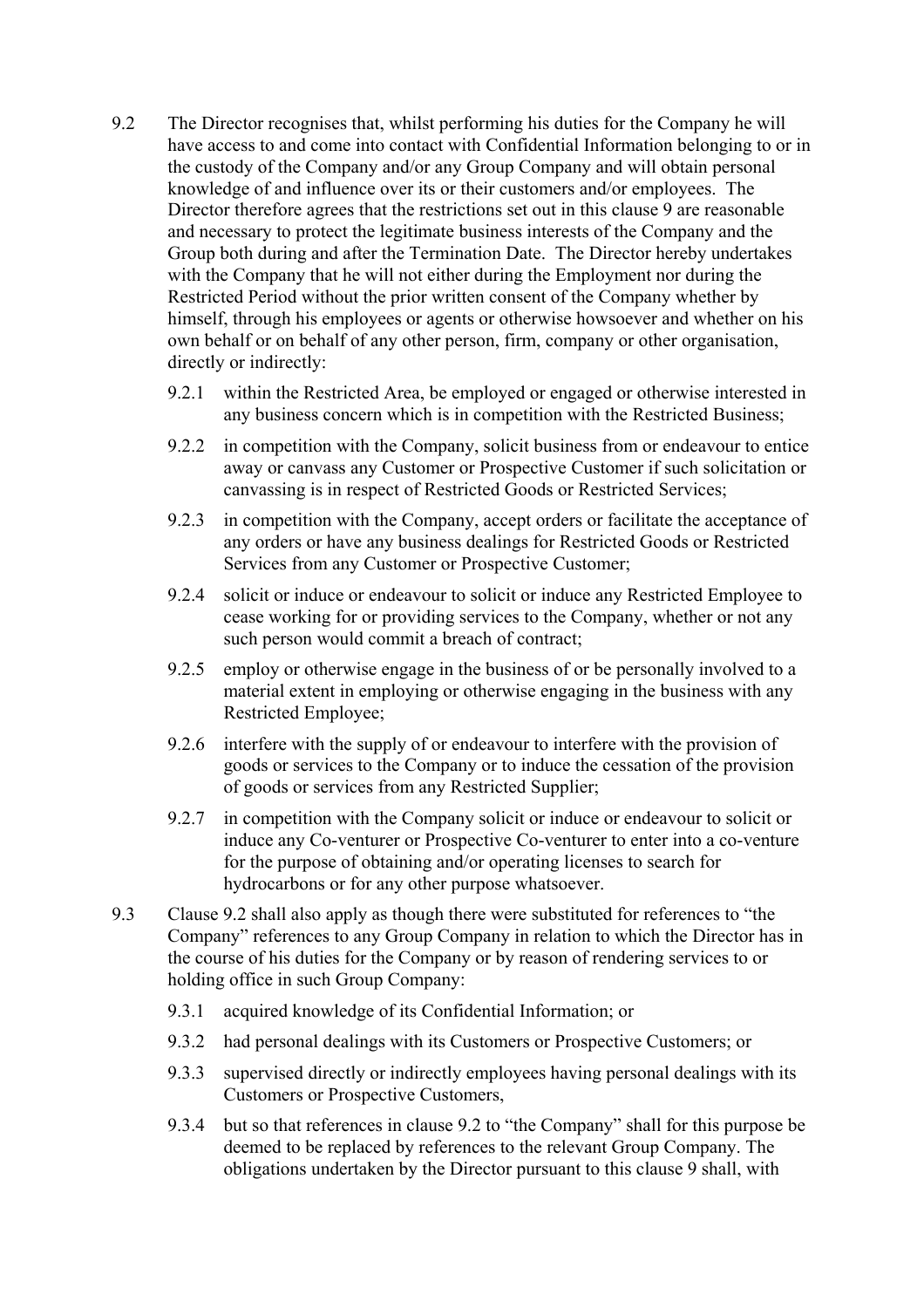respect to each such Group Company, constitute a separate and distinct covenant and the invalidity or unenforceability of any such covenant shall not affect the validity or enforceability of the covenants in favour of any other Group Company or the Company.

- 9.4 The Director hereby undertakes with the Company that he will not at any time after the Termination Date in the course of carrying on any trade or business, claim, represent or otherwise indicate any present association with the Company or any Group Company or for the purpose of carrying on or retaining any business or custom, claim, represent or otherwise indicate any past association with the Company or any Group Company to its detriment.
- 9.5 While the restrictions in this Agreement (which for the avoidance of doubt shall include but are not limited to the restrictions set out in clauses 8 and 9) (on which the Director has had the opportunity to take independent advice, as the Director hereby acknowledges) are considered by the parties to be reasonable in all the circumstances, it is agreed that if any such restrictions, by themselves, or taken together, shall be adjudged to go beyond what is reasonable in all the circumstances for the protection of the legitimate interests of the Company or a Group Company but would be adjudged reasonable if part or parts of the wording thereof were deleted, the relevant restriction or restrictions shall apply with such deletion(s) as may be necessary to make it or them valid and effective.
- 9.6 During his employment hereunder the Director shall not directly or indirectly enter into or be concerned or in any manner interested in any other business whatsoever except with the consent in writing of the Company, provided always that such consent may be given subject to any terms or conditions which the Company requires and any breach of such terms or conditions by the Director shall ipso facto be deemed to be a breach of the terms of this Agreement. For the purpose of this clause and notwithstanding the other provisions of this clause 9, the Company consents to the Director being concerned in other businesses and activities as set out in the Schedule hereto, provided always that if the Director becomes aware of any conflict of interest he immediately declares it to the Board and withdraws from any further involvement on behalf of the Company involving that conflict.

#### **10. Disciplinary and Grievance Procedures**

10.1 All matters of discipline will be decided upon by the Board to which the Director should also apply with any grievances he may have against the Company.

#### **11. Sharedealing**

- 11.1 The Director will adopt and abide by the Model Code of the London Stock Exchange in relation to sharedealings, subject thereto, nothing in this Agreement shall prevent the Director from being the holder or beneficial owner of any class of securities in any company.
- 11.2 The Director will comply with the sharedealing protocol promulgated by the Company.

### **12. Notices**

12.1 Any notice or other information required or authorised by this Agreement to be given by either party to the other shall be given by:—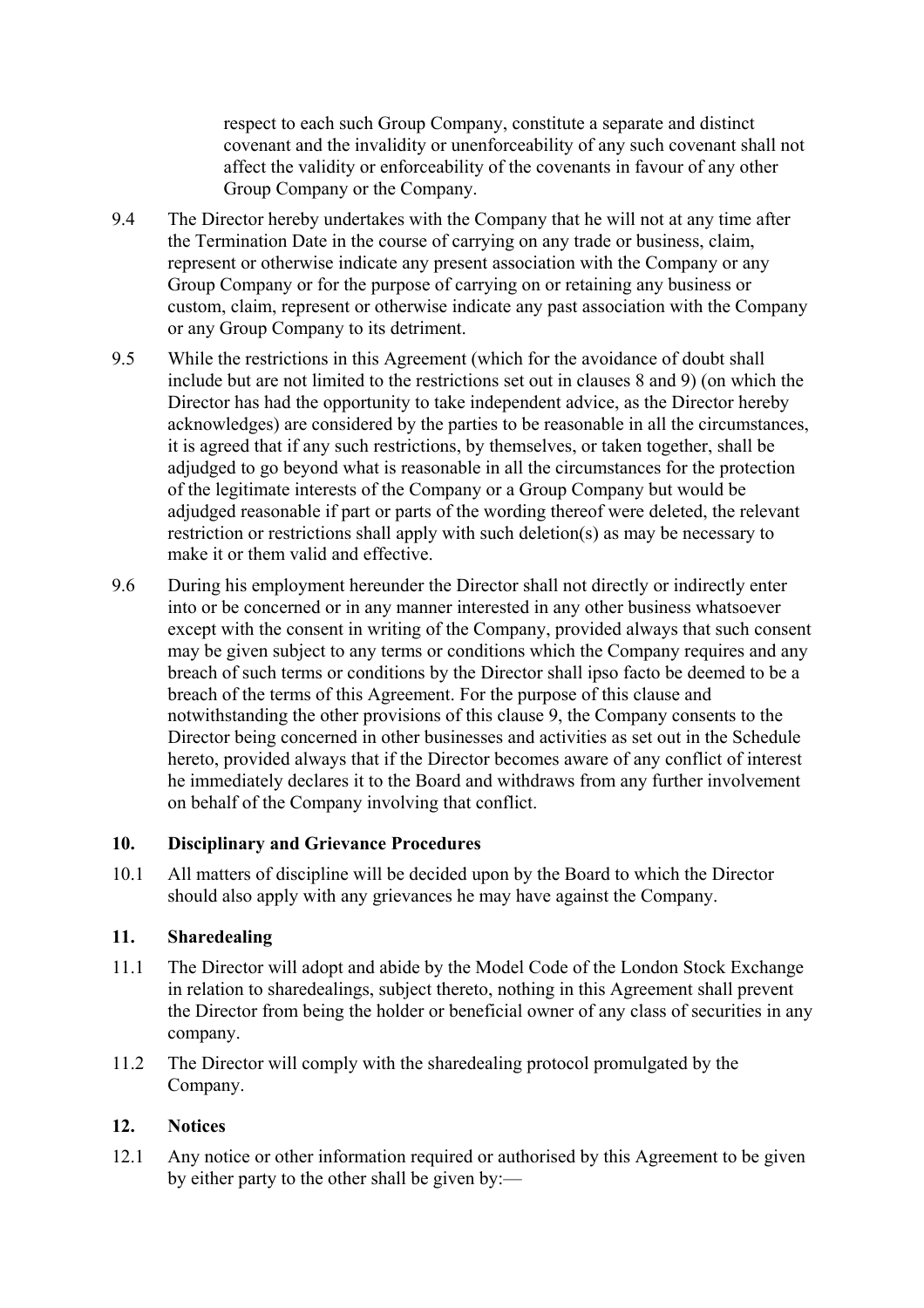12.1.1 delivering it by hand;

12.1.2 sending it by pre-paid registered post; or

12.1.3 sending it by facsimile transmission or email;

to the other party at the address given in Clause 12.4.

- 12.2 Any notice or information given by post in the manner provided by Clause 12.1.2 which is not returned to the sender as undelivered shall be deemed to have been given 1 week after the envelope containing it was so posted; and proof that the envelope containing any such notice or information was properly addressed, pre-paid, registered and posted, and that it has not been so returned to the sender, shall be sufficient evidence that the notice or information has been duly given.
- 12.3 Any notice or information sent by facsimile or email shall only be deemed to have been duly given on the date that the recipient has positively confirmed that it has been received in a complete and intelligible form.
- 12.4 Service of any document for the purposes of any legal proceedings concerning or arising out of this Agreement shall be effected by either party by causing it to be delivered to the other party at its registered or principal office, or to such other address as may be notified to it by the other party in writing from time to time.

## **13. Applicable Law and Jurisdiction**

- 13.1 English law shall apply to the whole of this Agreement.
- 13.2 The parties hereby agree to the non-exclusive jurisdiction of the English Courts.

IN WITNESS whereof this Agreement has been executed on the day and year first above written.

For and on behalf of New Egdon PLC

**Director** 

 $\mathcal{L}_\text{max}$  , where  $\mathcal{L}_\text{max}$  , we have the set of  $\mathcal{L}_\text{max}$ SIGNED by Philip Stephens

 $\mathcal{L}_\text{max}$  , where  $\mathcal{L}_\text{max}$  , we have the set of  $\mathcal{L}_\text{max}$ 

 $\mathcal{L}_\text{max}$  , where  $\mathcal{L}_\text{max}$  , we have the set of  $\mathcal{L}_\text{max}$ 

For and on behalf of Egdon Resources Plc

**Director**